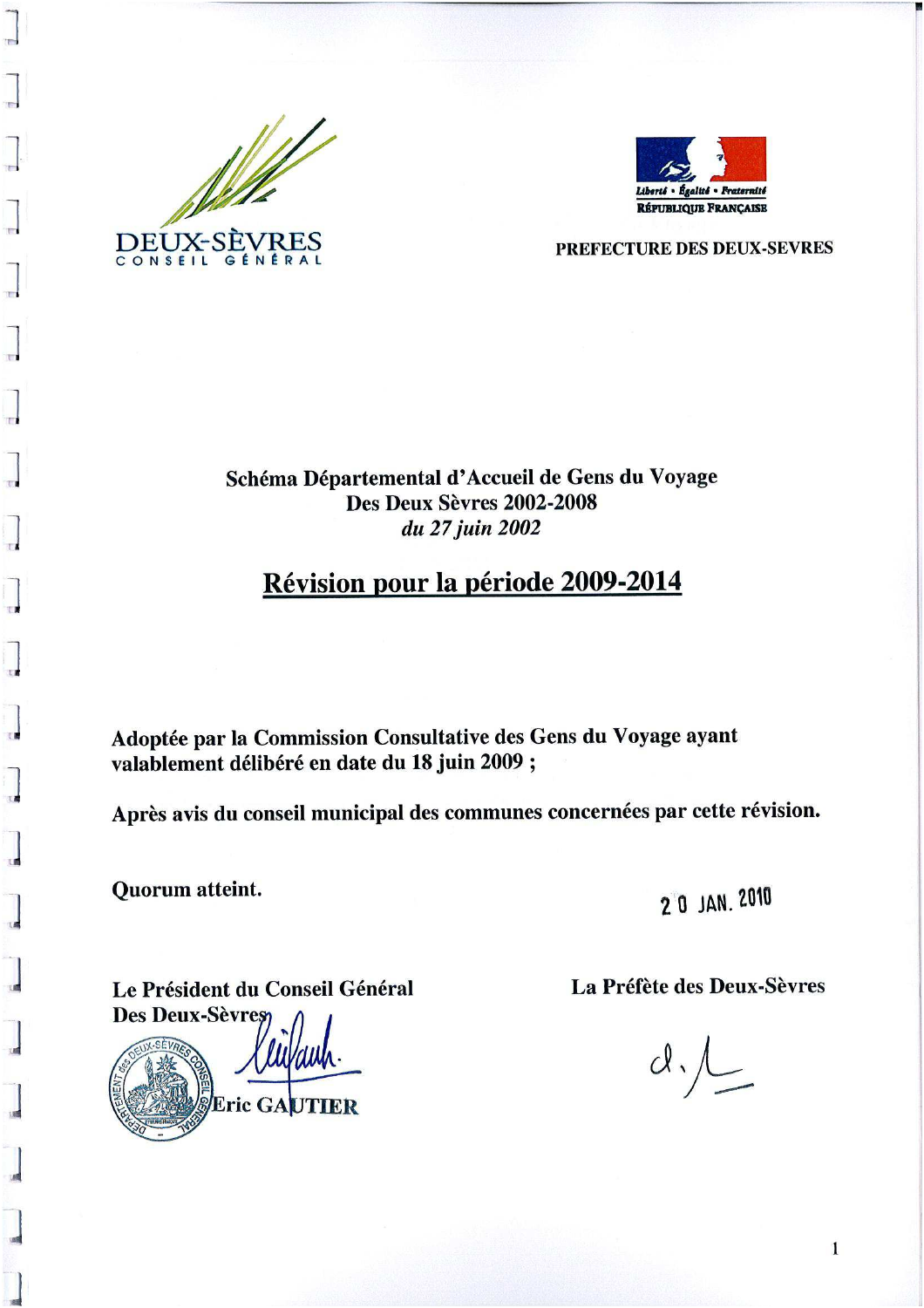# Schéma Départemental d'Accueil de Gens du Voyage **Des Deux Sèvres** Révision pour la période 2009-2014

# SOMMAIRE

## PRÉAMBULE :

- Les instances de suivi
- Bilan de la période 2002-2008
- Le contenu de la Révision 2009-2014
- I- NOUVELLES INSCRIPTIONS D'AIRES AU SCHÉMA.
	- A Eléments de cadrage concernant les besoins.
	- B Aires inscrites au Schéma pour la période 2009-2014.
- II- ORIENTATIONS PRIORITAIRES DU SCHÉMA SUR LA PÉRIODE 2009-2014:
	- A Le développement de terrains familiaux pour les Gens du Voyage;
	- B Dispositif d'accompagnement social des Gens du Voyage;
- III- FICHES ACTIONS DU SCHÉMA RÉVISÉ.
	- A- La prévention sécurité
	- B- L'habitat adapté sédentarisation
	- C- La scolarisation
	- D- La santé
	- F-I'insertion

Annexe - Evolutions légales et réglementaires sur la période 2002-2009.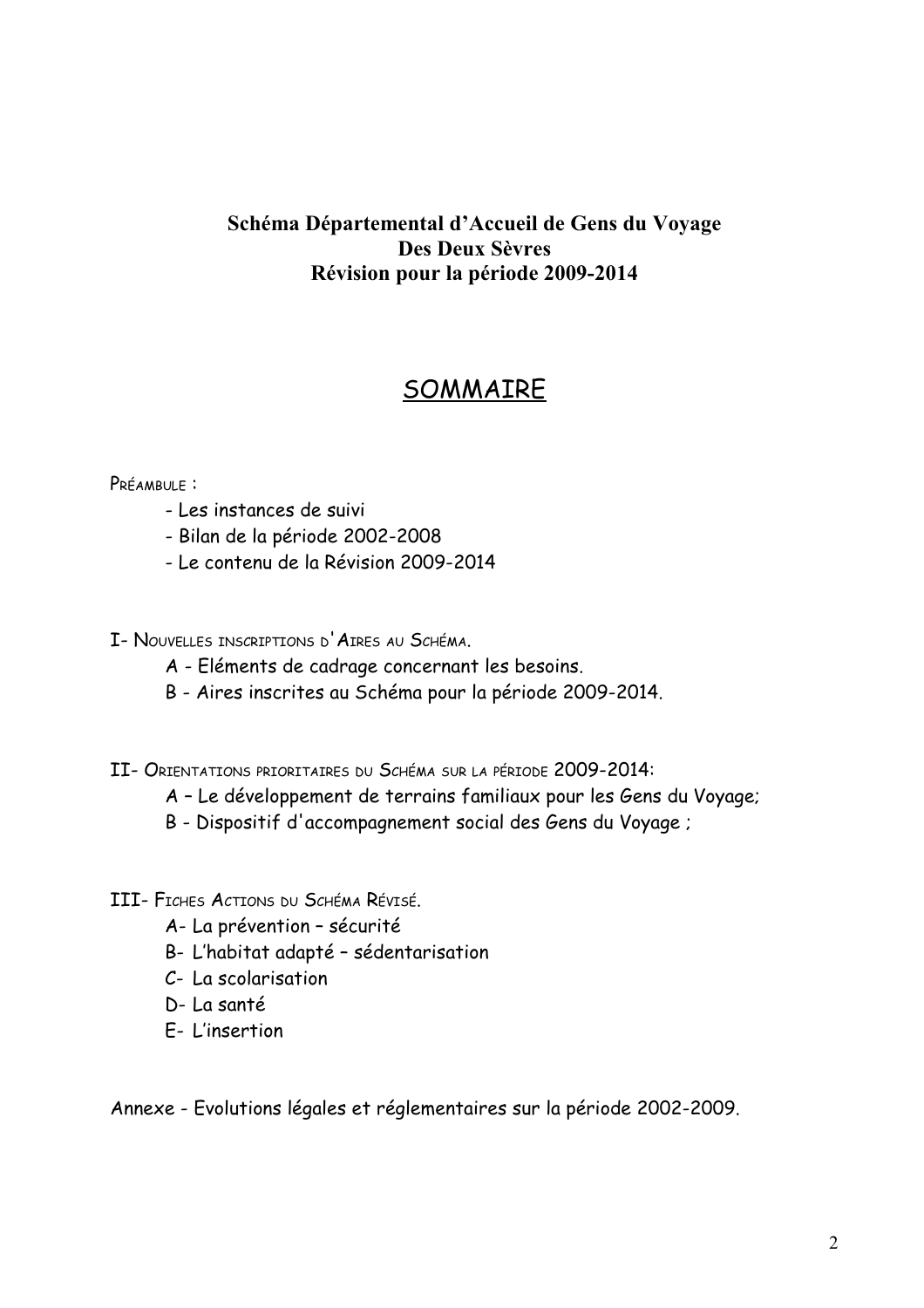PRÉAMBULE :

Le Schéma départemental d'Accueil des Gens du Voyage adopté en Deux Sèvres le 27 juin 2002 conjointement par M. le Président du Conseil Général et par M. le Préfet des Deux Sèvres s'appuvait sur la loi du n°2000-614 du 5 juillet 2000 relative à l'accueil et à l'habitat des gens du voyage, précisée de 4 décrets de juin 2001 et de 2 circulaires.

Cette loi se caractérisait par :

- Une évaluation des besoins ;  $\Delta \phi$
- Un renforcement des obligations des communes ;
- Un rôle de substitution dévolu aux Préfets :  $\omega$  .
- Des normes techniques plus précises ;
- Des subventions d'investissement « incitatives » ;  $\omega_{\rm c}$
- La création d'une subvention de fonctionnement :
- L'augmentation de la dotation globale de fonctionnement ;  $\sim$
- Le renforcement des procédures contre le stationnement illicite.

### - Les instances de suivi :

La commission consultative prévue par la loi s'est réunie une fois par an sur la durée du Schéma

Cette instance, co-présidée par le Président du Conseil Général et par le Préfet, est associée à l'élaboration et aux travaux de suivi du Schéma, sur lequel elle donne un avis.

Elle est composée de :

- 4 représentants désignés par le Conseil Général et leurs suppléants,
- 4 représentants de l'Etat, Directeurs des services départementaux (Equipement, Affaires Sociales, Sécurité Publique)
- 5 représentants des maires et leurs suppléants désignés par l'Association des Maires,
- 5 personnes qualifiées désignées par le Préfet,
- 1 représentant de la Caisse d'Allocations Familiales et son suppléant,
- 1 représentant de la Mutualité Sociale Agricole et son suppléant.

Les membres de cette commission sont désignés pour 6 ans.

En août 2004, un arrêté modificatif de la composition de la commission a pris en compte la participation à cette dernière, de la Communauté d'Agglomération de Niort et de la Communauté des Communes de Parthenay, gestionnaires d'aires d'accueil et d'aires de grand passage.

En octobre 2007, un collège d'experts, composé des représentants des Etablissements Publics de Coopération Intercommunale, gestionnaires des aires d'accueil et/ou de grand passage ainsi que l'ensemble des accompagnatrices sociales des gens du voyage, est associé aux travaux de cette commission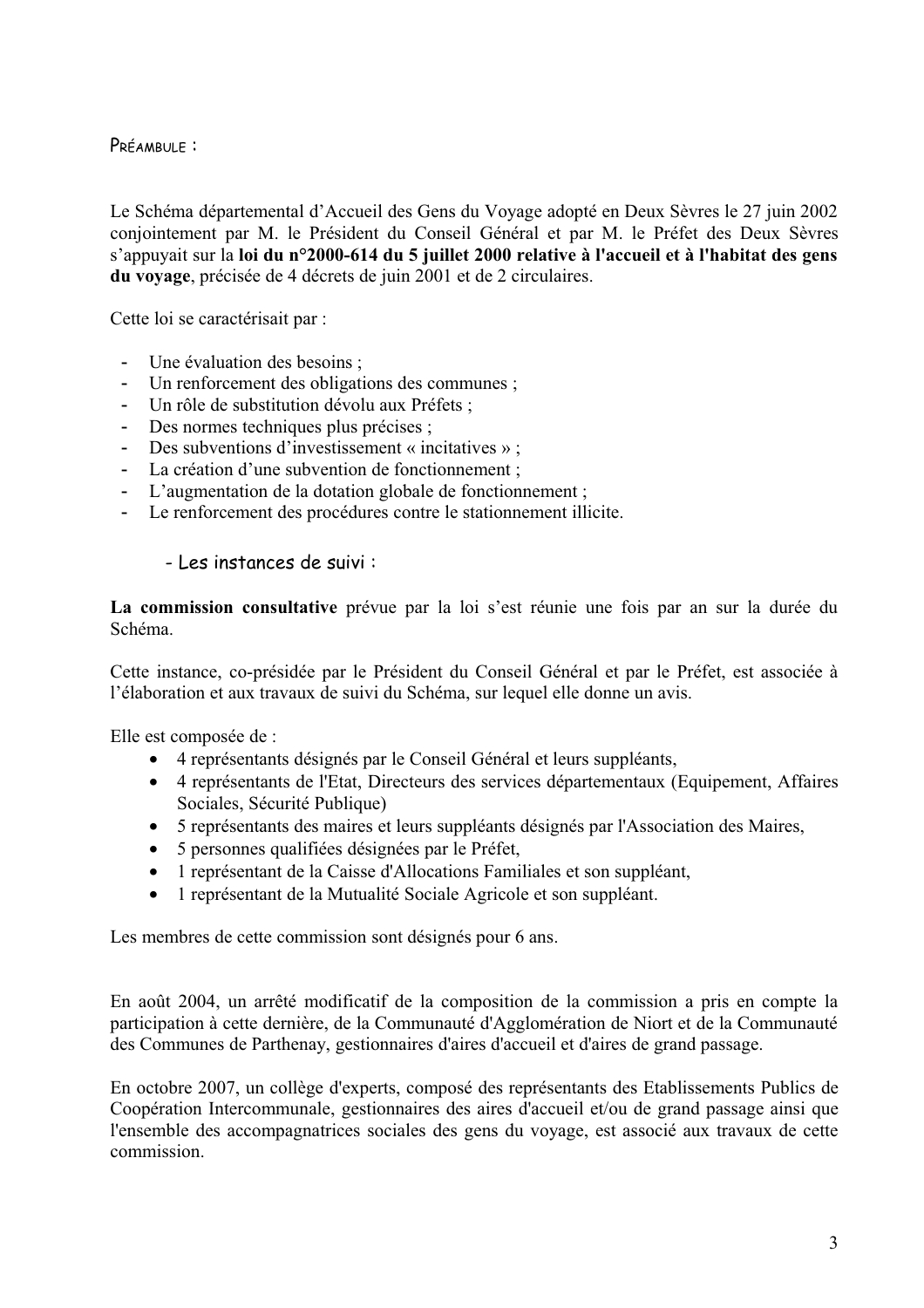Le comité technique est composé des services concernés de l'Etat (DDE, DDASS et Préfecture) et du Conseil Général, co-signataire du schéma départemental.

Ces services, en lien de manière régulière sur les différents sujets inhérents à l'accueil des gens du voyage, tant en matière d'équipement que d'accompagnement social, ont formalisé des réunions du Comité Technique essentiellement avant chaque réunion de la Commission Consultative

Un Comité Technique Elargi, associant les gestionnaires d'aires et employeurs des accompagnateurs sociaux, se réunit régulièrement et en tant que de besoin, afin notamment de faire le point sur les réalisations des groupes de travail.

5 groupes de travail ont été créés à partir d'une analyse des différentes réflexions engagées :

- Scolarisation Piloté par l'Inspection d'Académie;  $\sim$   $^{-1}$
- Santé Piloté par la DDASS;
- $\omega_{\rm{eff}}$ Insertion - Piloté par le Conseil Général;
- L'habitat adapté / Sédentarisation Piloté par la DDE;
- Prévention Sécurité Piloté par les Services de la Préfecture.

Le Schéma précisait que ce serait la réflexion et les actions des groupes de travail qui alimenteraient la politique d'accueil des Gens du Voyage en Deux Sèvres.

Le fonctionnement des groupes de travail a été très hétérogène, tant dans la fréquence des rencontres que dans les sollicitations de ces dernières.

Certains groupes se sont réunis à fréquence régulière, ciblant des actions complexes, à mener sur du long terme et nécessitant donc l'élaboration d'un cadre d'action et d'évaluation rigoureux.

D'autres ont été amené parfois à reconsidérer leur modalité de fonctionnement et préféré proposer des actions à la demande, plus personnalisées, plutôt que de proposer des réunions à l'ensemble du groupe sur un sujet trop réduit.

D'autres encore se sont réunis à l'occasion de la parution de textes nécessitant, d'une part, une étude précise et, d'autre part, une réflexion sur les modalités de diffusion et d'application auprès des partenaires concernés.

### L'ensemble de ces instances perdurent pour la période 2009-2014.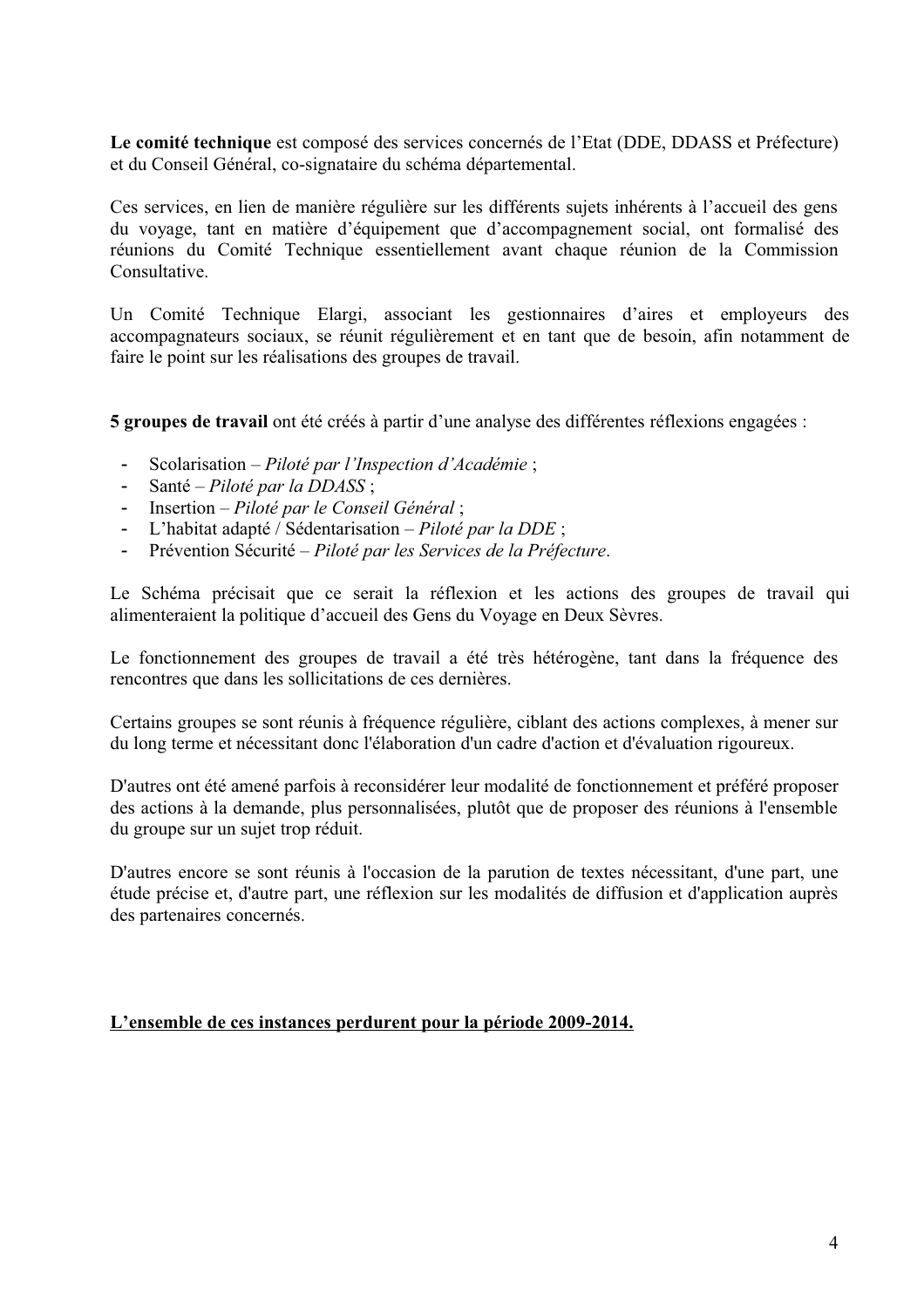# - Bilan de la période 2002-2008

Un bilan détaillé de la période 2002-2008 a été réalisé et présenté en Commission Consultative du 11 décembre 2008, aboutissant à la conclusion que les objectifs étaient atteints concernant le volet équipement, et que les réalisations du volet social étaient globalement satisfaisantes.

Rappel : Les équipements prévus au schéma 2002-2008 étaient les suivants :

- Mise aux normes techniques et réhabilitation : NIORT (Mineraie et Noron), THOUARS, NUEIL les AUBIERS
- Création Commune de + 5000 habitants : **BRESSUIRE, MAULEON**
- Création liée à l'évaluation des besoins : MELLE, CERIZAY
- Création des aires de petit passage : SECONDIGNY, ECHIRE
- Aires de Grand Passage : NIORT, PARTHENAY.

Tous les projets ont été financés et réalisées pour un montant d'investissement de 1.191.000  $\epsilon$ . Seule l'aire d'accueil envisagée à Cerizay n'a pas été réalisée, mais il s'agit d'une commune de moins de 5000 habitants n'ayant pas à ce titre d'obligation légale.

### Au 25 novembre 2008, le dispositif d'accueil des gens du voyage des Deux-Sèvres offrait 161 places agréées sur des aires d'accueil.

- Le contenu de la Révision 2009-2014

Le présent document, « Révision pour la période 2009-2014 », sera annexé au Schéma 2002-2008 après avis de la Commission Consultative des Gens du Voyage et des communes concernées par les nouvelles inscriptions...

Il précise, pour la période 2009-2014 de ce Schéma :

- les aires nouvelles devant être réalisées dans les deux ans suivant l'adoption du Schéma  $\sim$ révisé. Il s'agit des aires relevant des communes de  $+$  de 5.000 habitants au recensement de  $\sin 2008$  *(I)*:
- les orientations prioritaires concernant la politique d'accueil des Gens du Voyage pour la  $\Delta \sim 10^{-10}$ période, au regard des réalisations déjà effectuées et des besoins encore à couvrir  $(II)$ ;
- les objectifs et modalités d'action des 5 groupes de travail du Schéma sur la période, sous forme de fiches actions (III).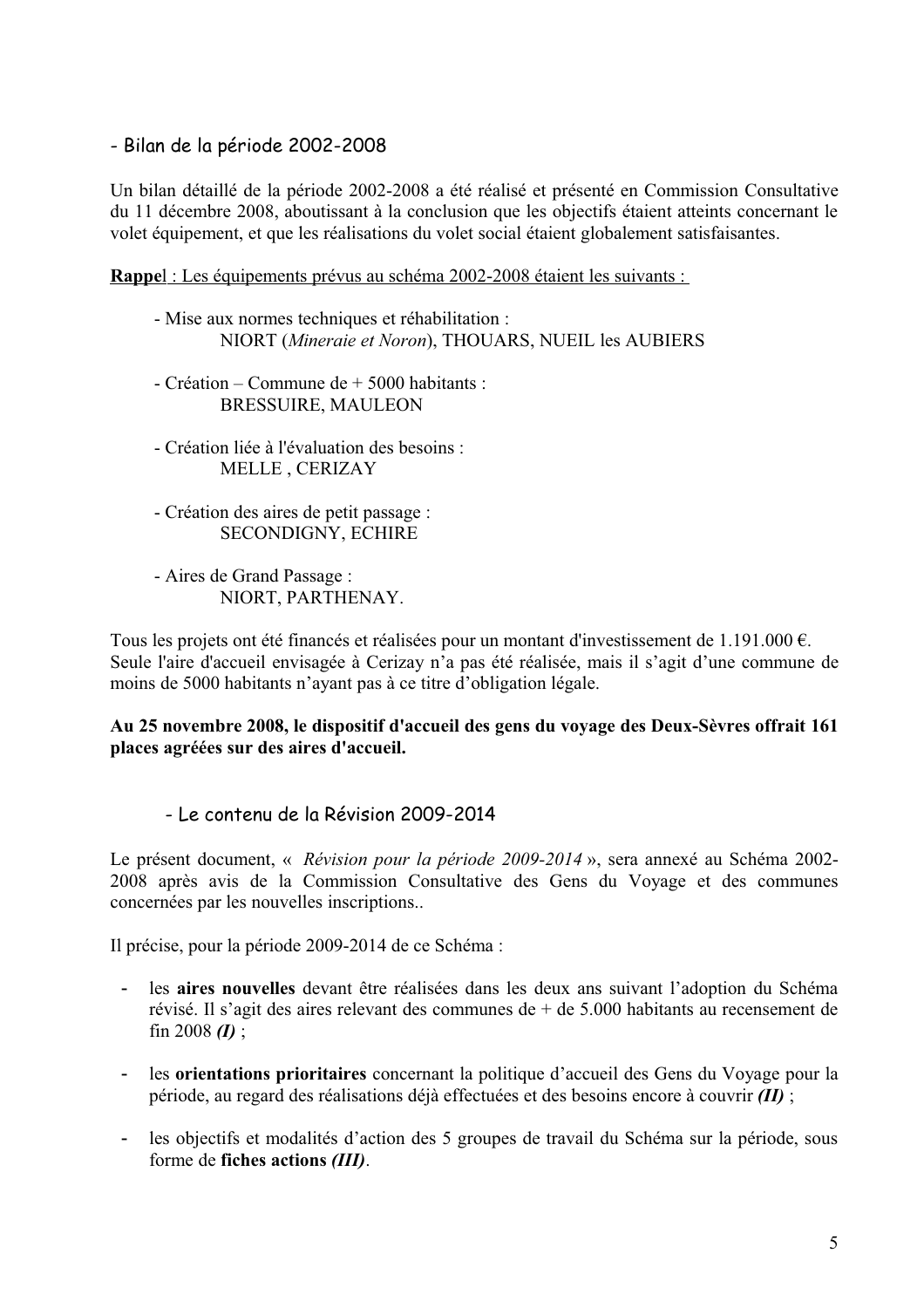I- NOUVELLES INSCRIPTIONS D'AIRES AU SCHÉMA.

# A - Eléments de cadrage concernant les besoins.

Au travers d'une enquête « évaluation du besoin par les communes », il apparaît que l'accueil des gens du voyage ne concerne que peu de collectivités locales et que la création des lieux d'accueil a limité sensiblement le stationnement sauvage, en permettant aux communes de réorienter les familles vers les communes possédant des aires d'accueil.

Aucune intention de création d'aire ou de réhabilitation n'est donc portée au Schéma d'Accueil des Gens du Voyage pour la période de révision, hors communes concernées par ailleurs par l'obligation légale (voir plus bas).

Il est à noter, pour les Aires existantes du Sud Deux Sèvres, et pour confirmation des besoins sur ce secteur<sup>.</sup>

### Niort-Mineraie (36 places):

Un taux d'occupation moyen annuel de 89 % en 2008 (hors période de fermeture pour extension).

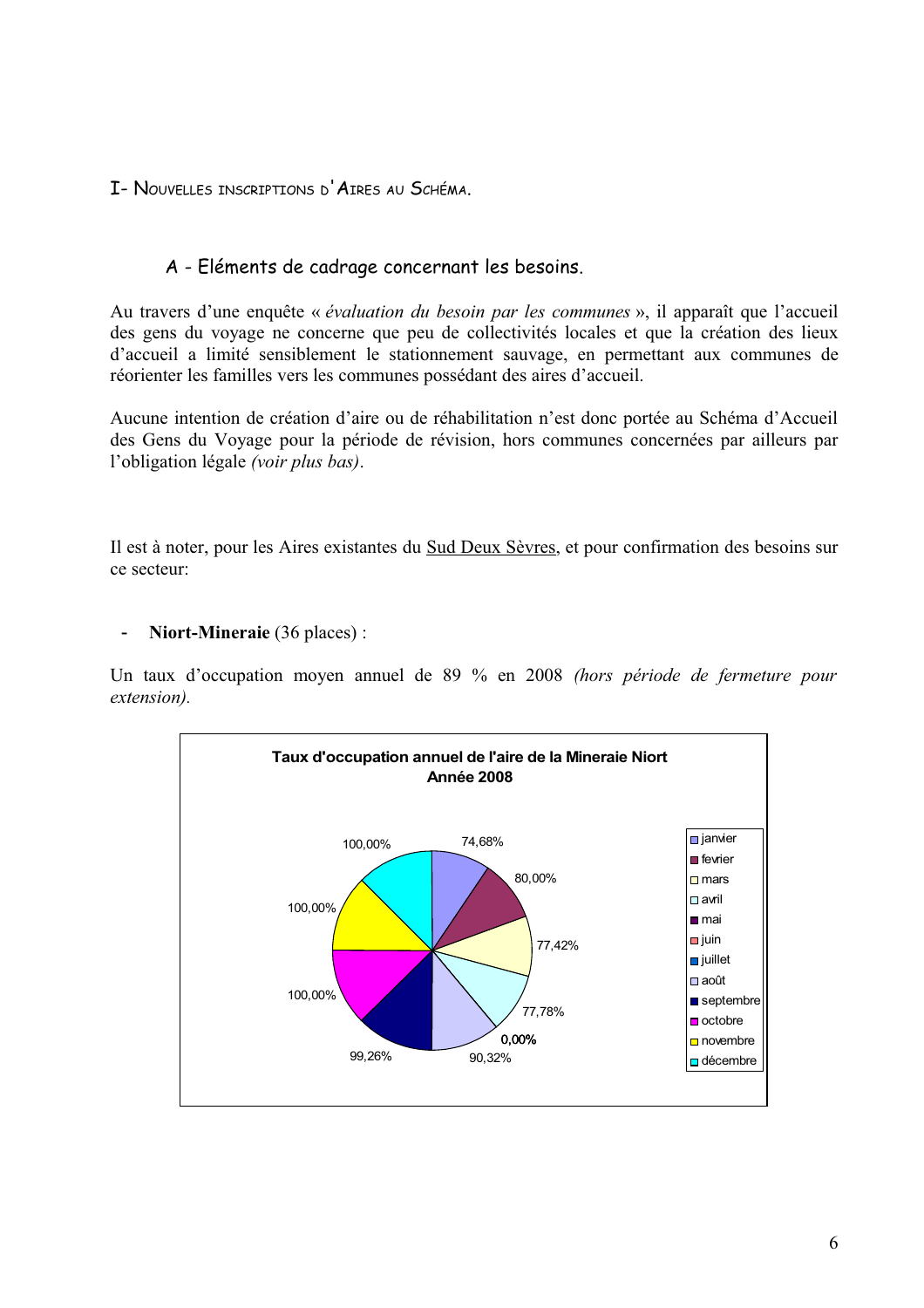### Niort-Noron (24 places):

Un taux d'occupation moyen annuel de 92% en 2008.



#### Melle:  $\overline{a}$

Un taux d'occupation moyen annuel de 75% en 2008, tenant compte d'une forte baisse en août.



Le taux important de passage sur ces aires d'accueil, ainsi que l'existence de stationnements illégaux récurrents sur certaines communes, démontrent un manque de place sur le Niortais.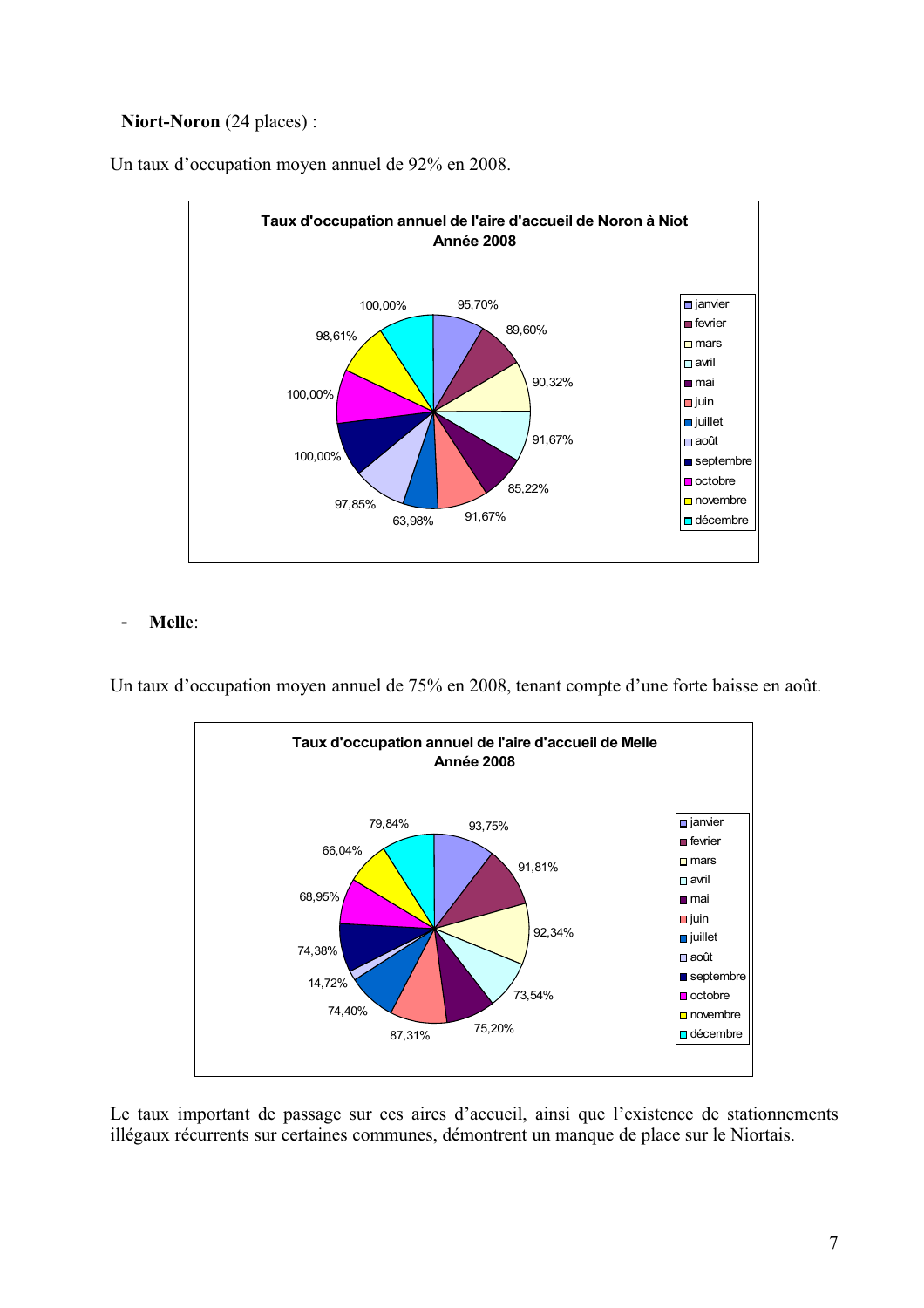## B - Aires inscrites au Schéma pour la période 2009-2014.

Les communes inscrites en 2009 au Schéma Départemental d'Accueil des Gens du Voyage pour la création d'aires d'accueil sont les suivantes :

- o Aiffres, pour une capacité prévisionnelle de 20 places;
- o Chauray, pour une capacité prévisionnelle de 20 places;
- o La Crèche, pour une capacité prévisionnelle de 12 places.

Ces trois communes sont désormais concernées par l'obligation légale, puisque présentant une population de plus de 5.000 habitants au dernier recensement (2008).

La création de ces aires fera l'objet d'une consultation des services de la DDEA, de la DDASS, et du Département, préalable à leur réalisation. Une attention particulière sera portée au site d'implantation retenu, et à l'aménagement de l'aire.

Il est à noter qu'au-delà de ces trois aires, une veille concernant l'opportunité d'autres créations d'équipements pourra être maintenue dans le cadre du comité technique élargi et de ses groupes de travail.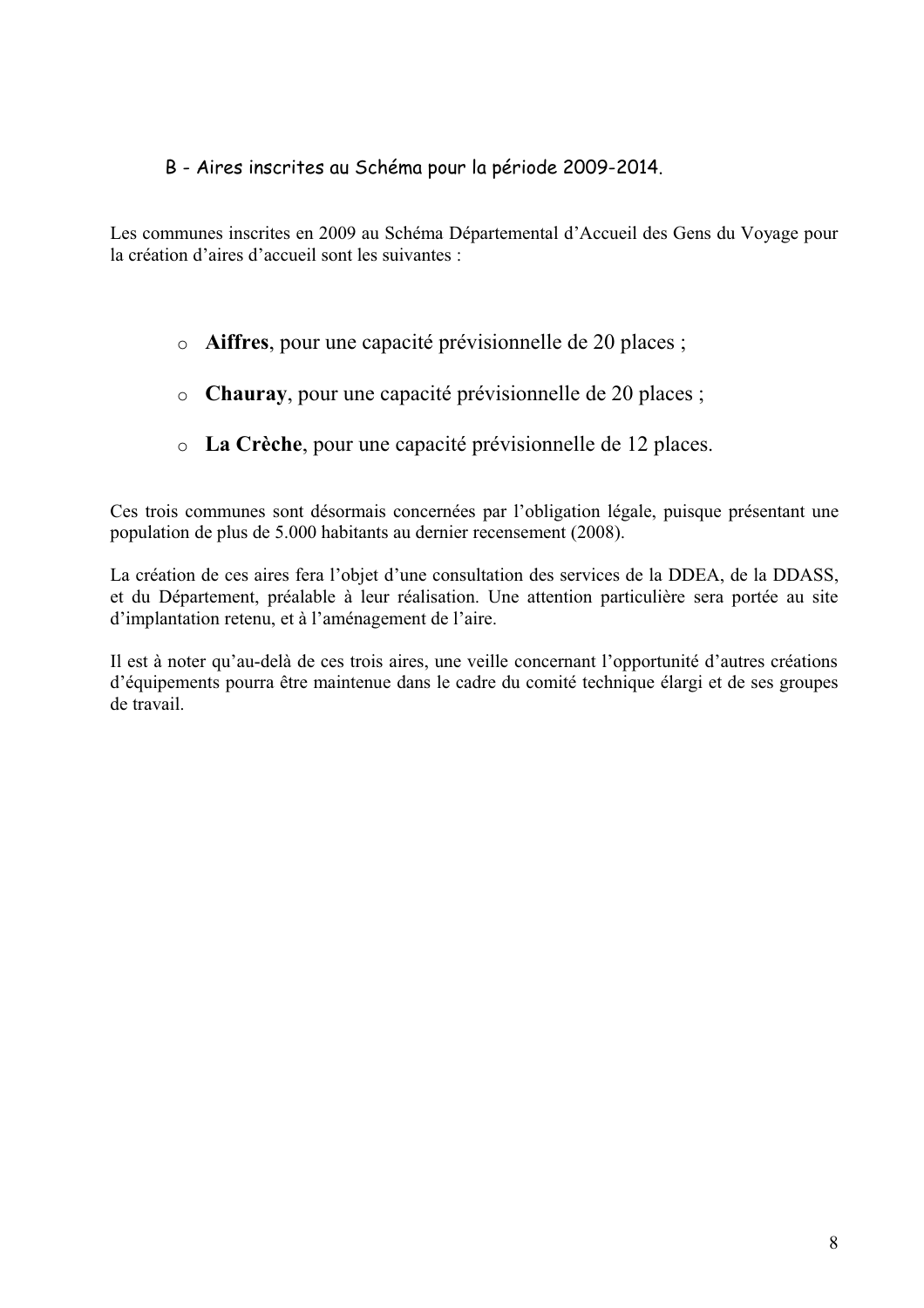### II- ORIENTATIONS PRIORITAIRES DU SCHÉMA SUR LA PÉRIODE 2009-2014:

# A - Le développement de terrains familiaux pour les Gens du Voyage;

La circulaire du 17 décembre 2003 relative aux terrains familiaux - *installation de caravanes* constituant l'habitat permanent de leurs utilisateurs - permet de répondre aux besoins repérés chez certaines familles de « gens du voyage ».

Pour rappel, le terrain familial constitue une forme d'habitat permanent sur un terrain bâti ou non bâti situé en zone constructible et pouvant être aménagé.

Il constitue un habitat privé, loué ou occupé par son propriétaire.

Les autorisations d'aménagement des terrains familiaux sont délivrées dans des conditions de droit commun et sont déposées à la mairie par le propriétaire du terrain.

Seuls les terrains familiaux à maîtrise d'ouvrage publique bénéficient d'un financement au taux de 70 % de la dépense hors taxe dans la limite de 15.254  $\epsilon$  par place de caravane et doivent avoir fait l'objet d'un diagnostic social de la famille.

Ces terrains doivent répondre à des critères d'équipement (eau, électricité, assainissement ...).

Indépendamment les uns des autres, plusieurs constats ont été fait laissant apparaître la nécessité de mettre l'accent sur ce type d'équipement :

- > Un questionnaire adressé à l'ensemble des maires des communes du département a permis d'observer d'une part, qu'une dizaine d'entre elles recensent sur leurs territoires des familles sédentarisées et, d'autre part, que trois étaient intéressées par la mise en œuvre de projets de terrains familiaux :
- $\triangleright$  Les gestionnaires des aires d'accueil constatent que certaines familles stationnent sur une même aire de manière quasi permanente tout au long de l'année. Parmi elles, quelquesunes réclament d'avoir leur propre terrain. Ceci permettrait de libérer des places sur les aires d'accueil qui retrouveraient, de ce fait, leur vocation initiale;
- Eles accompagnateurs sociaux confirment ce constat et l'étendent également au public des gens du voyage en stationnement sur les aires de passage ainsi que sur les terrains sauvages;
- > Certaines collectivités locales ont recherché des solutions pour pérenniser l'installation dans des conditions d'hygiène et de sécurité satisfaisantes pour des familles séjournant déjà de manière régulière sur leurs territoires.

Face à ces différents constats, il paraît particulièrement opportun qu'une action soit engagée en direction des collectivités ayant manifesté leur intérêt pour des projets de terrains familiaux, dans un premier temps, et de pouvoir proposer, par la suite, des actions similaires sur des territoires où la demande d'équipement de cette nature est récurrente.

Une « Fiche-Action » a été réalisée sous l'égide du groupe « Habitat-Sédentarisation » (jointe).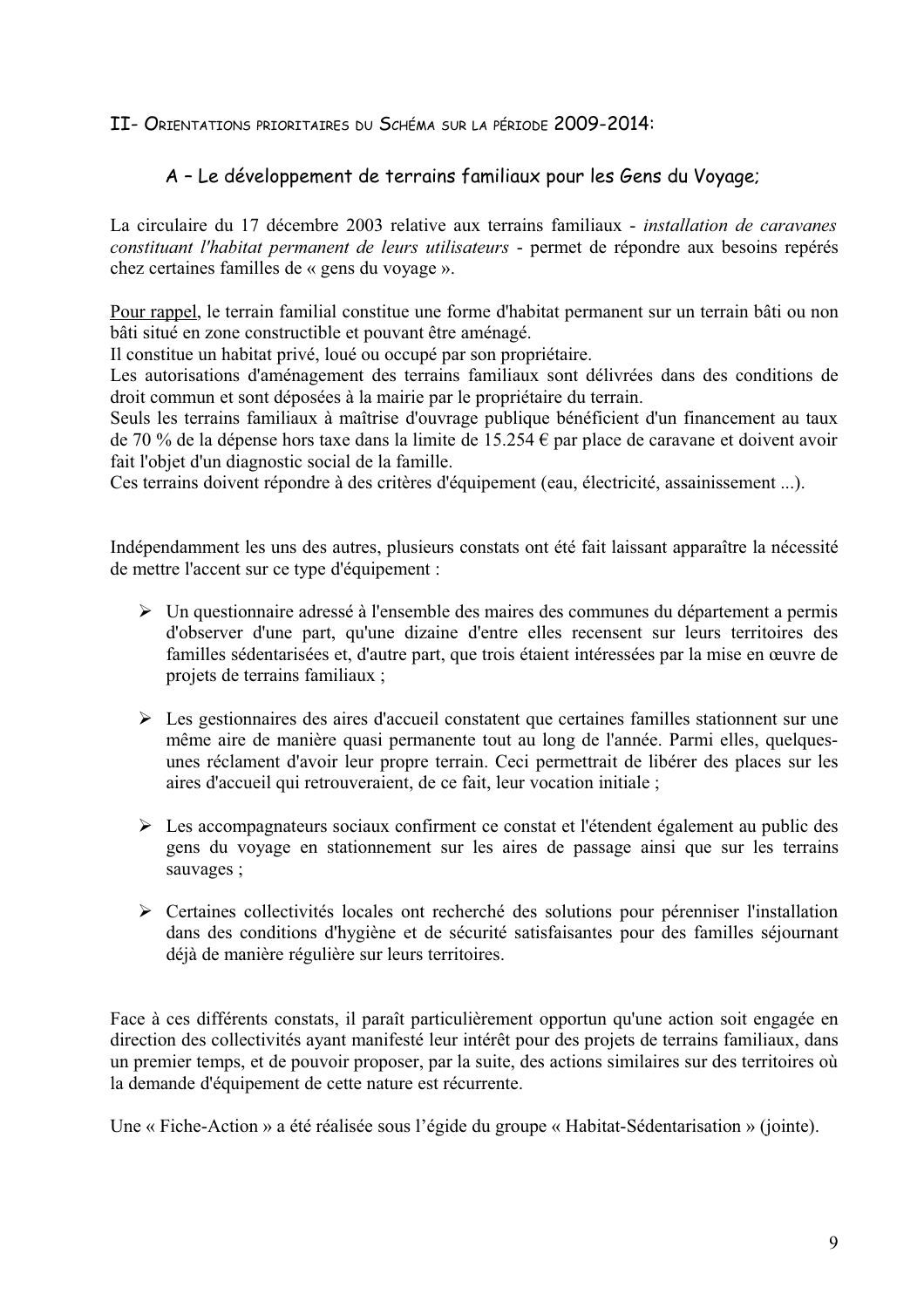# B - Dispositif d'accompagnement social des Gens du Voyage;

Le département de Deux Sèvres a développé de manière volontariste sur la durée du Schéma Départemental d'Accueil des Gens du Voyage 2002-2008, un dispositif spécifique d'accompagnement social des gens du voyage.

Le dispositif, conventionné, consiste à financer des postes d'Accompagnatrices Sociales spécifiquement dédiées (3,5 ETP), et œuvrant principalement sur les aires d'accueil.

Le bilan du Schéma 2002-2008 a montré tout l'intérêt de cet accompagnement au bénéfice de la population concernée.

Sont signataires de la convention l'Etat, le Département, les Communautés de Communes et les CCAS couverts par l'accompagnement et/ou employeurs.

Seuls sont financeurs l'Etat, le Département, et les Communautés de Communes de Melle et de Saint Maixent.

Les partenaires ne s'étaient engagés que jusqu'en 2008 sur ce dispositif d'initiative locale. Il a été prorogé d'un an en 2009, mais ne saurait a priori être reconduit en l'état à partir de 2010.

Par ailleurs, le développement de nouvelles aires d'accueil pose la question du développement concomitant du dispositif.

Il s'avère donc nécessaire de rechercher de nouveaux cofinancements, y compris auprès d'autres partenaires, afin de pérenniser cet accompagnement social, en prenant en considération l'augmentation du nombre d'aires.

Deux mesures principales sont donc proposées dans ce cadre :

- Un groupe de travail sur la pérennisation et le développement du dispositif est constitué.
- Les partenaires actuels travaillent en 2009 à un possible nouvel engagement financier  $(2010-2012)$ ;

III- FICHES ACTIONS DU SCHÉMA RÉVISÉ.

Les actions prioritaires à mettre en œuvre par les 5 groupes de travail entre 2009 et 2014 sont les suivantes :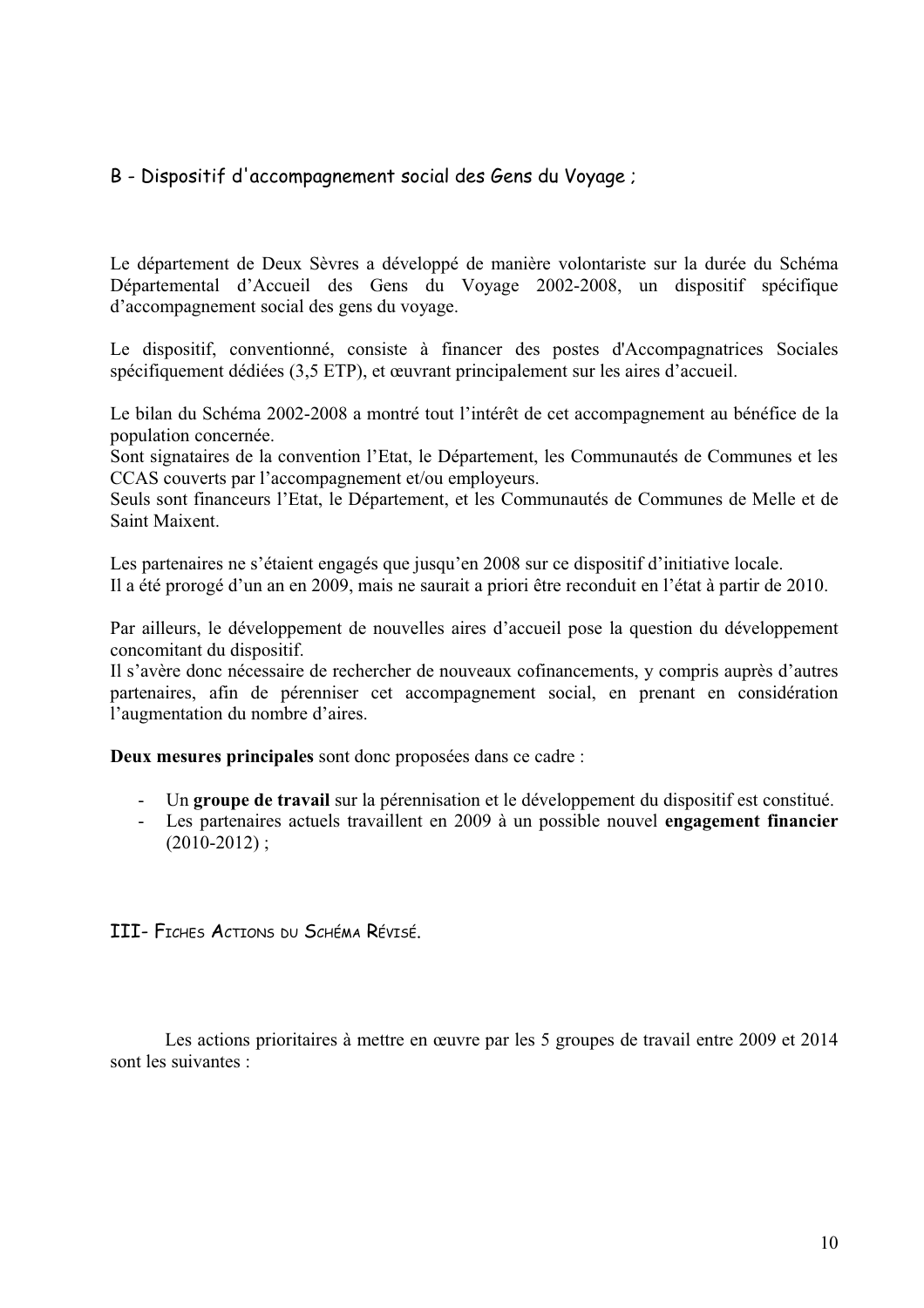### Annexe

### PRINCIPALES ÉVOLUTIONS LÉGISLATIVES ET (INFRA-) RÉGLEMENTAIRES  $2002 - 2008:$

A l'occasion de chaque réunion de la commission consultative, ont été présentés à l'ensemble des membres, les nouveaux textes législatifs parus dans le courant de l'année écoulée.

- La loi du 18 mars 2003 pour la sécurité intérieure, et précisément l'article 43, crée un certain nombre de nouveaux délits parmi lesquels le stationnement illégal des gens du voyage sur des propriétés privées ou communales.

Le nouveau dispositif sanctionne ce comportement considéré désormais comme délictueux, mais également, incite les maires à se conformer aux prescriptions de la loi du 5 juillet 2000 relative à l'accueil et à l'habitat des gens du voyage.

En effet, cette nouvelle infraction s'applique dans le cas d'une installation en vue d'y établir une habitation même temporaire. Deux cas sont prévus :

Soit l'installation a lieu sur un terrain appartenant à un propriétaire privé, à l'Etat, à la Région ou au Département ou encore à un établissement public : la loi pénale est d'application immédiate.

Soit l'installation a lieu sur un terrain appartenant à une commune et relevant de son domaine public ou privé : pour que l'infraction puisse être constituée, la commune doit s'être conformée aux obligations de la loi.

Dans l'hypothèse où le schéma départemental a été adopté (ce qui est le cas de Deux-Sèvres) le dispositif s'applique à toutes les communes de moins de 5000 habitants qui n'y sont pas inscrites. Pour les autres (soit plus de 5000 habitants, soit moins de 5000 habitants, mais *figurant dans le schéma*) le dispositif ne s'applique qu'à compter du jour où la commune a rempli ses obligations.

Le nouveau délit est punissable de 6 mois d'emprisonnement et de  $3750 \text{ } \in$  d'amende. La loi prévoit deux peines complémentaires, la suspension du permis de conduire pour une durée de trois ans ou plus et la confiscation du ou des véhicules automobiles utilisés pour commettre l'infraction, à l'exception des véhicules destinés à l'habitation.

### - Modification de la loi Besson, articles 54 à 59

Le schéma départemental doit tenir compte de l'existence des sites inscrits ou classés sur le territoire des communes concernées. La réalisation des aires d'accueil doit s'y conformer.

L'article 55 étend aux groupements de communes dotés de la compétence "mise en œuvre du schéma", le pouvoir (comme les communes inscrites au schéma et ayant rempli leurs *obligations*) d'interdire, par arrêté, tout stationnement sur le territoire de la commune en dehors des aires d'accueil aménagées.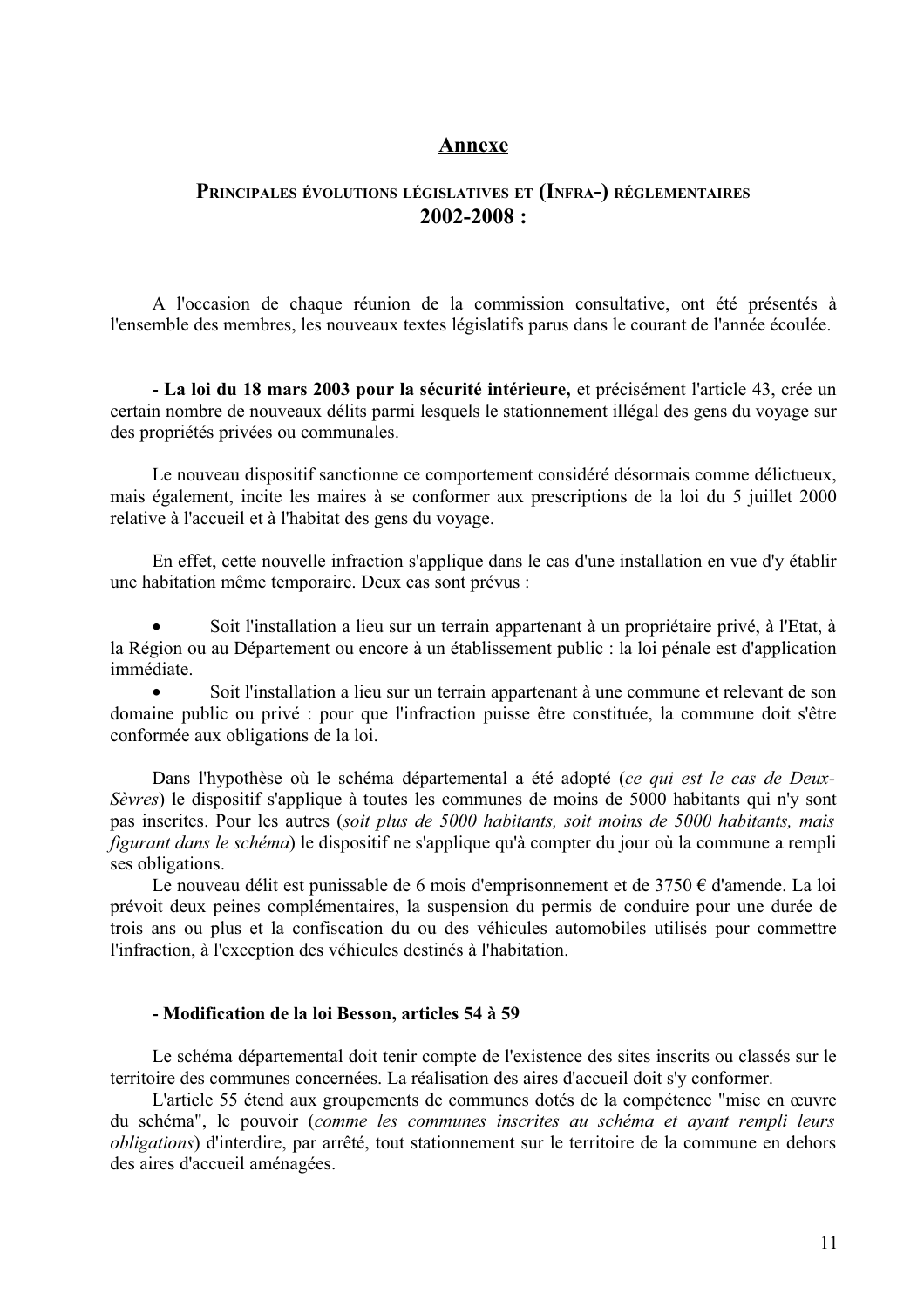L'article 56 concerne l'évacuation forcée par le juge. Lors d'une saisine en référé par une commune inscrite au schéma, le juge peut prononcer l'évacuation forcée de l'espace illégalement occupé. Il peut aussi, prescrire aux occupants de rejoindre l'aire d'accueil, voire de quitter le terrain communal.

Face aux difficultés rencontrées en raison des changements incessants d'occupants ou des obstacles pour identifier les personnes présentes sur l'espace occupé de façon illicite, la loi de sûreté intérieure permet désormais au juge d'étendre les effets de l'ordonnance de référé à l'ensemble des occupants du terrain lorsqu'il y a impossibilité de les identifier.

Article 53 : une autre modification de la loi Besson permet aux maires des communes non inscrites au schéma de se substituer aux propriétaires privés pour faire ordonner l'évacuation forcée d'un terrain "lorsque le stationnement est de nature à porter atteint à la salubrité, la sécurité et la tranquillité publique".

- La loi du 1<sup>er</sup> août 2003 d'orientation pour la ville et la rénovation urbaine stipule, dans l'article 15, que les communes de moins de 20000 habitants dont la moitié de la population habite dans une zone urbaine sensible, sont exclues, à leur demande, du champ d'application des dispositions de la loi du 5 juillet 2000 relative à l'accueil et à l'habitat des gens du voyage ; il existe 28 communes de ce type en France.

- La circulaire du 17 décembre 2003 relative à la création de terrains familiaux règlemente la réalisation de ces derniers et précise les domaines d'application.

Les terrains familiaux ont vocation à accueillir jusqu'à 6 caravanes sur des terrains bâtis ou non bâtis et permettre l'installation de celles-ci comme habitat permanent pour leurs utilisateurs. Ces terrains familiaux ne sont pas assimilables à des équipements publics. Ils sont réalisés à l'initiative de personnes physiques ou morales de droit public ou privé et constituent par conséquent des opérations d'aménagement à caractère privé.

Pour les terrains accueillant plus de 6 caravanes, une autorisation d'aménagement est obligatoire. Dans le cas d'une minoration du nombre de caravanes, il peut être demandé soit une autorisation de stationner (à renouveler tous les trois ans), soit une autorisation d'aménager (définitive).

Seuls les terrains familiaux réalisés par les collectivités locales sont éligibles en matière de financement

La subvention s'élève à 70% de la dépense hors taxe dans la limite du plafond subventionnable fixé à 15 245€.

Comme pour les aires d'accueil, ces terrains doivent répondre à des critères en matière de caractéristiques sociales, d'environnement, de localisation de capacité d'aménagement et de gestion.

- L'article 201 de la loi 13 août 2004 relative aux libertés et responsabilités locales modifie la loi de juillet 2000 qui imposait que soient réalisés les équipements prévus au schéma dans un délai de deux ans après la parution de ce dernier : ce délai est prorogé de deux ans à compter de la date d'expiration (pour les Deux-Sèvres, en novembre 2004) lorsque la commune ou l'établissement public de coopération intercommunale a manifesté, dans ce délai, la volonté de se conformer à ses obligations.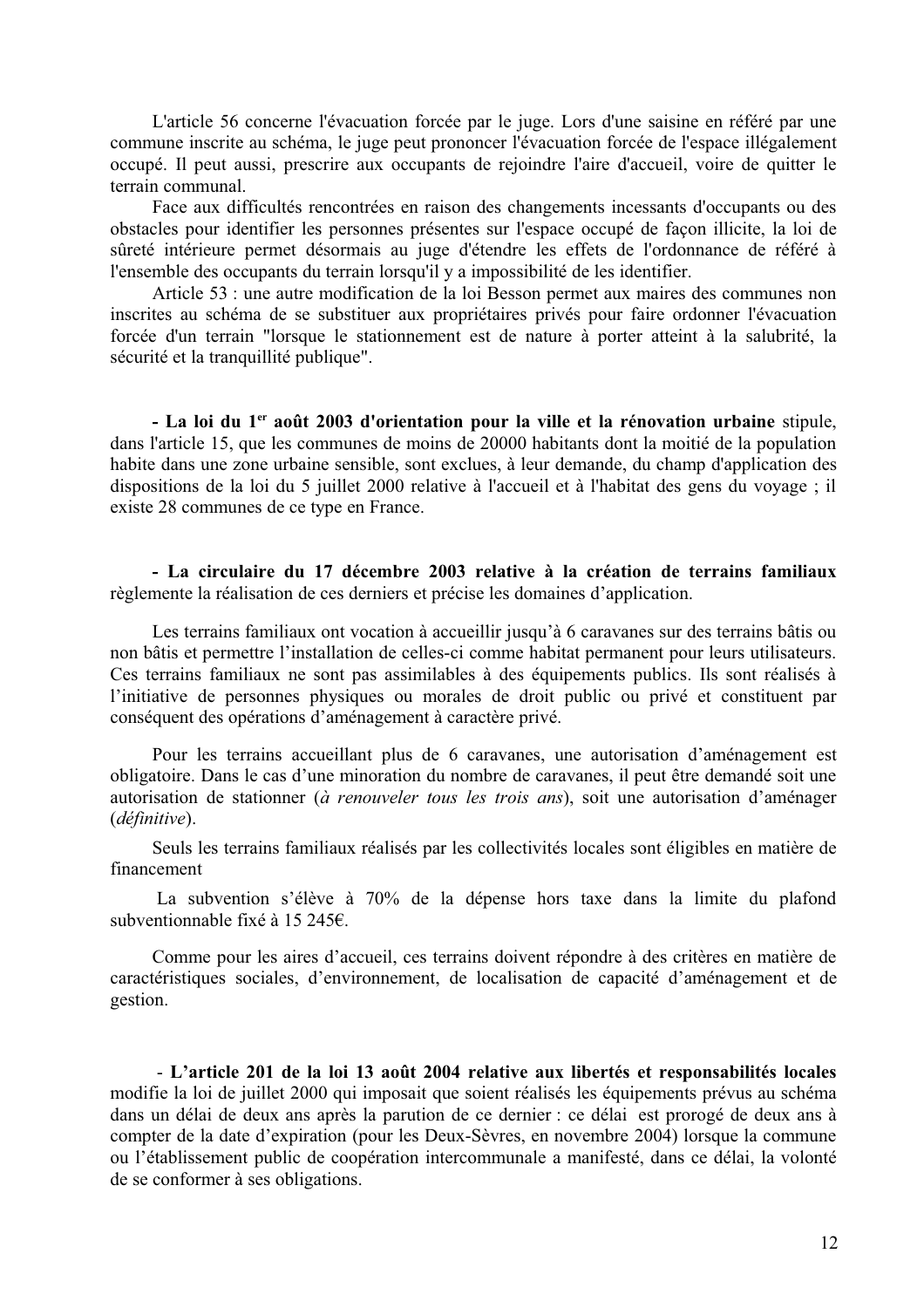- La circulaire du 3 août 2006 concernant la mise en œuvre des prescriptions du schéma départemental d'accueil des gens du voyage a pour objet d'actualiser les instructions relatives à l'application du dispositif d'accueil des gens du voyage en vue de simplifier et d'accélérer la mise en œuvre des schémas départementaux.

Au vu de l'expérience acquise, il est constaté que le coût élevé des projets des aires d'accueil est un frein à la création des ces équipements, et, certaines collectivités qui, de ce fait, ne respectent pas leurs obligations au regard du schéma, ne peuvent faire appliquer les dispositions législatives en matière d'évacuation forcée des terrains occupés de manière illicite.

La circulaire rappelle la vocation et les caractéristiques des aires d'accueil et précise que chaque place de caravane doit comporter un branchement d'eau potable et une borne électrique.

Par ailleurs, afin de limiter les coûts, le recours à des bureaux d'études doit être envisagé avec la plus grande circonspection.

Enfin dans l'objectif de ne pas encourager la sédentarité, des gens du voyage sur les aires d'accueil il est préconisé que la durée maximum de stationnement ne doit pas excéder 5 mois sauf exceptions (scolarisation en particulier).

Il est rappelé que le financement des aires d'accueil relève du champ dérogatoire du décret du 16 décembre 1999 ce qui permet de faire application d'un taux maximal de subvention de 100%, toutes aides publiques confondues, au lieu de 80%

Concernant l'aide à la gestion, les modalités de calcul du droit d'usage percu par le gestionnaire et le mode de fonctionnement envisagé doivent être notifiées dans la convention signée avec l'Etat.

- Le Code général des impôts, dans son article 1595 quater, prévoit, à compter du 1er janvier 2007, une taxe annuelle d'habitation des résidences mobiles terrestres dues par les personnes dont ces résidences constituent l'habitat principal.

Il sera pris en compte la surface de la résidence telle qu'elle a été déterminée par le constructeur ; cette taxe ne sera pas exigible pour les résidences dont la superficie est inférieure à  $4 \text{ m}$ 

La taxe sera due pour la résidence mobile terrestre principale et sera établie aux noms des personnes qui ont la disposition ou la jouissance, à titre principal de la résidence.

Les conditions d'exonération sont identiques à celles pratiquées pour la taxe d'habitation.

Le paiement de l'impôt sera réalisé lors du dépôt de la déclaration, au plus tard, le 15 novembre au service des impôts du département de stationnement de la caravane le jour du paiement.

En cas de non paiement, la majoration de  $10\%$  est applicable.

Le contrôle et le contentieux de la taxe sont assurés selon les règles et garanties applicables en matière de droit d'enregistrement.

Le produit de ces taxes sera affecté à un fonds départemental d'aménagement, de maintenance et de gestion des aires d'accueil des gens du voyage à hauteur du montant perçu dans le département.

Le représentant de l'Etat dans le département répartira ce fonds entre les collectivités territoriales et les Etablissements Publics à Coopération Intercommunale au prorata de leurs dépenses engagées en application de la loi du 5 juillet 2000. Les modalités d'application de cet article sont précisées par un décret en Conseil d'Etat.